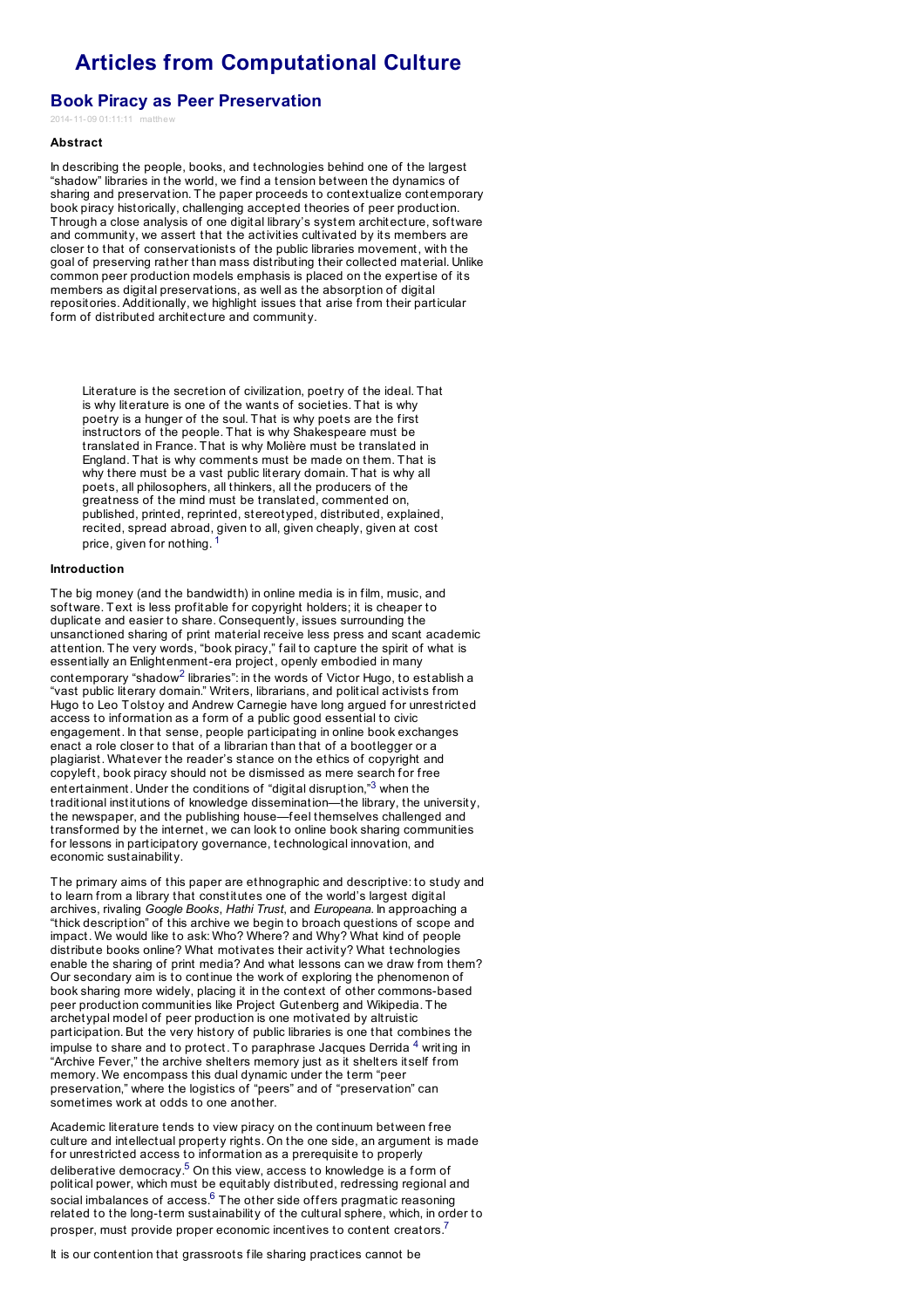understood solely in terms of access or intellectual property. Our field work shows that while some members of the book sharing community participate for activist or ideological reasons, others do so as collectors, preservationists, curators, or simply readers. Despite romantic notions to the contrary, reading is a social and mediated activity. The reader encounters texts in conversation, through a variety of physical interfaces and within an ecosystem of overlapping communities, each projecting their own material contexts, social norms, and ideologies. A technician who works in a biology laboratory, for example, might publish closed-access peer-review articles by day, as part of his work collective, and release terabytes of published material by night, in the role of a moderator for an online digital library. Our approach then, is to capture some of the complexity of such an ecosystem, particularly in the liminal areas where people, texts, and technology converge.

## **Ethics disclaimer**

Research for this paper was conducted under the aegis of piracyLab, an academic collective exploring the impact of technology on the spread of knowledge globally. $8$  One of the lab's first tasks was to discuss the ethical challenges of collaborative research in this space. The conversation involved students, faculty, librarians, and informal legal council. Neutrality, to the extent that it is possible, emerged as one of our foundational principles. To keep all channels of communication open, we wanted to avoid bias and to give voice to a diversity of stakeholders: from authors, to publishers, to distributors, whether sanctioned or not. Following a frank discussion and after several iterations, we drafted an ethics charter that continues to inform our work today. The charter contains the following provisions:

- We neither condone nor condemn any forms of information exchange. - We strive to protect our sources and do not retain any identifying personal

information. - We seek transparency in sharing our methods, data, and findings with the widest possible audience.

<span id="page-1-0"></span>- Credit where credit is due. We belie[ve](#page-10-2) in documenting attribution thoroughly.

- We limit our usage of licensed material to the analysis of metadata, with results used for non-commercial, nonprofit, educational purposes.

- Lab participants commit to abiding by these principles as long as they remain active members of the research group.

In accordance with these principles and following the practice of scholars like Balazs Bodo <sup>9</sup>, Eric Priest <sup>10</sup>, and Ramon Lobato and Leah Tang <sup>11</sup>, we redact the names of file sharing services and user names, where such names are not made explicitly public elsewhere.

## **Centralization**

We begin with the intuition that all infrastructure is social to an extent. Even private library collections cannot be said to reflect the work of a single individual. Collective forces shape furniture, books, and the very cognitive scaffolding that enables reading and interpretation. Yet, there are significant qualitative differences in the systems underpinning private collections, public libraries, and unsanctioned peer-to-peer information exchanges like *The Pirate Bay*, for example. Given these differences, the recent history of online book sharing can be divided roughly into two periods. The first is characterized by local, ad-hoc peer-to-peer document exchanges and the subsequent growth of centralized content aggregators. Following trends in the development of the web as a whole, shadow libraries of the second period are characterized by communal governance and distributed infrastructure.

Shadow libraries of the first period resemble a private library in that they often emanate from a single authoritative source–a site of collection and distribution associated with an individual collector, sometimes explicitly. The library of Maxim Moshkov, for example, established in 1994 and still thriving at *lib.ru*, is one of the most visible collections of this kind. Despite their success, such libraries are limited in scale by the means and efforts of a few individuals. Due to their centralized architecture they are also susceptible to legal challenges from copyright owners and to state intervention. Shadow libraries responded to these problems by distributing labor, responsibility, and infrastructure, resulting in a system that is more robust, more redundant, and more resistant to any single point of failure or control.

<span id="page-1-2"></span><span id="page-1-1"></span>The case of *Gigapedia* (later *library.nu*) and its related file hosting service *ifile.it* demonstrates the successes and the deficiencies of the centralized digital library model. Arguably among the largest and most popular virtual libraries online in the period of 200[9-2](#page-10-3)011, the sites were o[pera](#page-10-4)ted by Irish nationals  $^{12}$ on domains registered in Italy and on the island state of Niue, with servers on the territory of Germany and Ukraine. At its peak, *library.nu* (LNU) hosted more than 400,000 books and was purported to make an "estimated turnover of EUR 8 million (USD 10,602,400) from advertising revenues, donations and sales of premium-level accounts," at least according to a press release made by the International Publishers Association (IPA).<sup>13</sup>

*Archived version of library.nu, circa 12/10/2010*

Its apparent popularit y notwithstanding, *LNU/Gigapedia* was supported by relatively simple architecture, likely maintained by a lone developeradministrator. The site it self consisted of a catalog of digital books and related metadata, including title, author, year of publication, number of pages, description, category classification, and a number of boolean parameters (whether the file is bookmarked, paginated, vectorized, is searchable, and has a cover). Although the books could be hosted anywhere, many in the catalog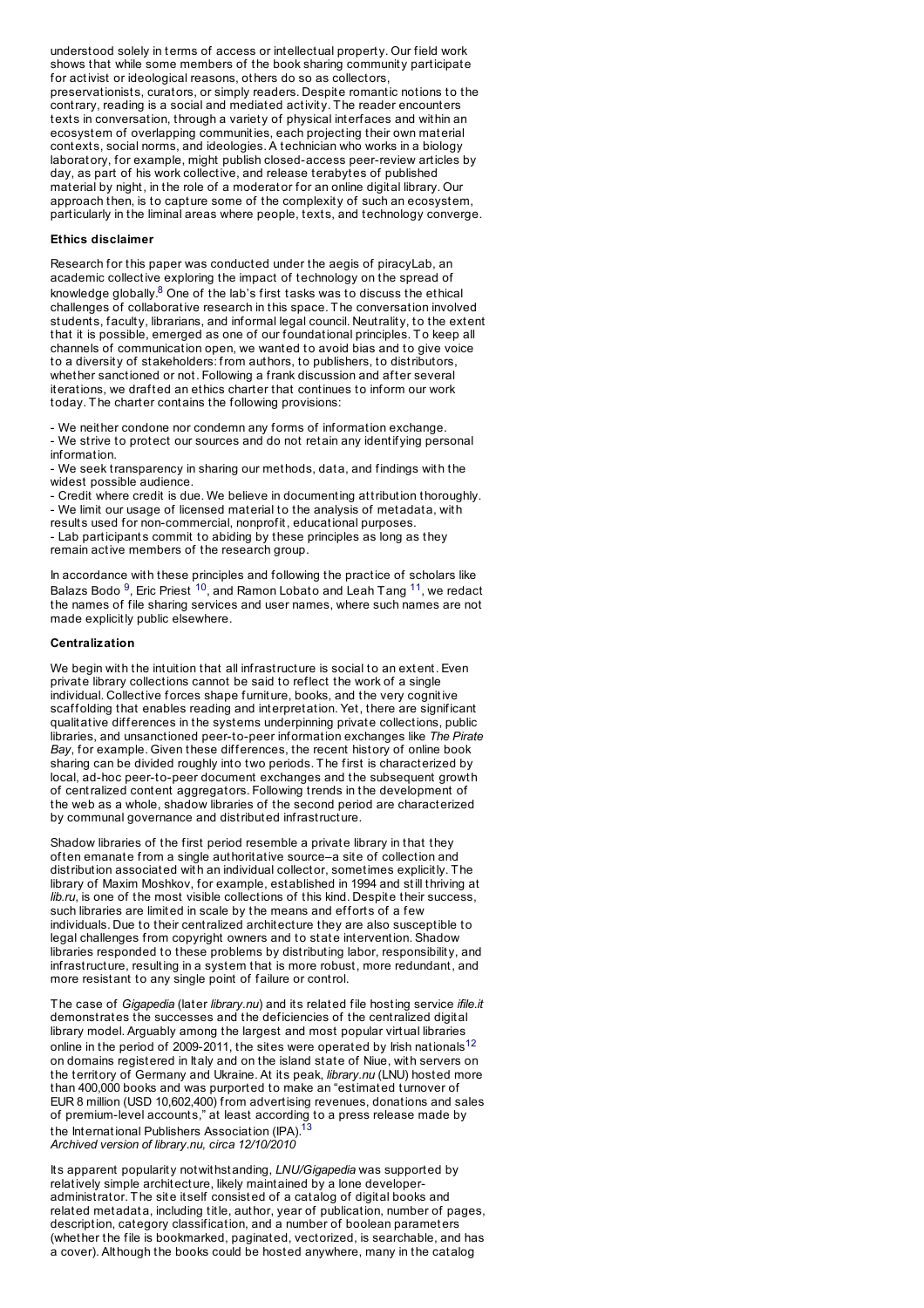resided on the servers of a "cyberlocker" service *ifile.it*, affiliated with the main site. Not strictly a single-source archive, *LNU/Gigapedia* was nevertheless a federated entity, tied to a single site and to a single individual. On February 15, 2012, in a Munich court, the IPA, in conjunction with a consortium of international publishing houses and the help of the German law firm Lausen Rechtsanwalte,<sup>14</sup> served judicial cease-and-desist orders naming both sites (*Gigapedia* and *ifile.it*). Seventeen injunctions were sought in Ireland, with the consequent voluntary shut-down of both domains, which for a brief time redirected visitors first to *Google Books* and then to *Blue Latitudes*, a *New York Times* bestseller about pirates, [fo](#page-10-5)r sale on *Amazon*.

|                                                                                                                   |                                                                       |                                                                                                                                                                                                                                                                                                                                                                     | search                                                                                                                                                |                                                                                   |
|-------------------------------------------------------------------------------------------------------------------|-----------------------------------------------------------------------|---------------------------------------------------------------------------------------------------------------------------------------------------------------------------------------------------------------------------------------------------------------------------------------------------------------------------------------------------------------------|-------------------------------------------------------------------------------------------------------------------------------------------------------|-----------------------------------------------------------------------------------|
| 2010-12-02:                                                                                                       |                                                                       |                                                                                                                                                                                                                                                                                                                                                                     |                                                                                                                                                       |                                                                                   |
| Welcome new users and ex-gigapedia users!                                                                         |                                                                       |                                                                                                                                                                                                                                                                                                                                                                     |                                                                                                                                                       |                                                                                   |
| all site updates @nulibrary                                                                                       | gigapedia.com is currently moving to our new home here at library.nu, | the process will take some time, and new features are being added daily as well as thousands of new entries,<br>in the meantime feel free to use search (above) to search among the 420,000+ entries or browse the featured list (below).<br>user registration and posting will be available in a few days, all sorts of features are being tested in the meantime. |                                                                                                                                                       |                                                                                   |
|                                                                                                                   |                                                                       |                                                                                                                                                                                                                                                                                                                                                                     |                                                                                                                                                       |                                                                                   |
| <b>Cheers</b><br>Smiley                                                                                           |                                                                       |                                                                                                                                                                                                                                                                                                                                                                     |                                                                                                                                                       |                                                                                   |
|                                                                                                                   |                                                                       |                                                                                                                                                                                                                                                                                                                                                                     |                                                                                                                                                       |                                                                                   |
|                                                                                                                   |                                                                       |                                                                                                                                                                                                                                                                                                                                                                     |                                                                                                                                                       |                                                                                   |
|                                                                                                                   |                                                                       |                                                                                                                                                                                                                                                                                                                                                                     |                                                                                                                                                       |                                                                                   |
|                                                                                                                   |                                                                       |                                                                                                                                                                                                                                                                                                                                                                     | note: the featured list below is only a small subset of whats available on this site as picked by automated algorithms, use search bar for more docs! |                                                                                   |
|                                                                                                                   |                                                                       |                                                                                                                                                                                                                                                                                                                                                                     |                                                                                                                                                       |                                                                                   |
|                                                                                                                   |                                                                       |                                                                                                                                                                                                                                                                                                                                                                     |                                                                                                                                                       |                                                                                   |
|                                                                                                                   |                                                                       |                                                                                                                                                                                                                                                                                                                                                                     |                                                                                                                                                       |                                                                                   |
| <b>Association Occasional</b>                                                                                     | Cynthia Macdonald, Graham Macdonald                                   | Emergence in Mind (Mind Emergence in Mind (Mind Association Occasional Series)                                                                                                                                                                                                                                                                                      |                                                                                                                                                       |                                                                                   |
|                                                                                                                   | en 2.44 MB                                                            |                                                                                                                                                                                                                                                                                                                                                                     |                                                                                                                                                       |                                                                                   |
|                                                                                                                   |                                                                       |                                                                                                                                                                                                                                                                                                                                                                     |                                                                                                                                                       |                                                                                   |
|                                                                                                                   |                                                                       |                                                                                                                                                                                                                                                                                                                                                                     | Q F B V S O C P                                                                                                                                       |                                                                                   |
|                                                                                                                   | year:<br>pages: 297                                                   | 2010                                                                                                                                                                                                                                                                                                                                                                |                                                                                                                                                       |                                                                                   |
|                                                                                                                   |                                                                       |                                                                                                                                                                                                                                                                                                                                                                     |                                                                                                                                                       |                                                                                   |
|                                                                                                                   | Principles of Risk Management and Patient Safety                      |                                                                                                                                                                                                                                                                                                                                                                     |                                                                                                                                                       |                                                                                   |
|                                                                                                                   | Barbara J. Youngberg                                                  |                                                                                                                                                                                                                                                                                                                                                                     |                                                                                                                                                       | 1 - 10 out of 27309<br>0199583625<br>9780199583621<br>0763774057<br>9780763774059 |
| Series) library.nu<br>#250317<br><b>Principles of Risk</b><br>Management and Patient<br>Safety library.nu #212405 | en 3.41 MB                                                            |                                                                                                                                                                                                                                                                                                                                                                     |                                                                                                                                                       | 9781449618834                                                                     |
|                                                                                                                   |                                                                       |                                                                                                                                                                                                                                                                                                                                                                     | OFBVSOCP                                                                                                                                              |                                                                                   |

## Figure 1: Archived version of library.nu, circa 12/10/2010

The relatively brief, by library standards, existence of *LNU/Gigapedia* underscores a weakness in the federated library model. The site flourished as long as it did not attract the ire of the publishing industry. A lack of redundancy in the site's administrative structure paralleled its lack on the server level. Once the authorities were able to establish the identity of the site's operators (via *Paypal* receipts, according to a partner at Lausen Rechtsanwalte), the project was forced to shut down irrevocably.<sup>15</sup> The system's single point of origin proved also to be its single point of failure.

Jens Bammel, Secretary General of the IPA, called the action "an important step towards a more transparent, honest and fair trade of digital content on the Internet."<sup>16</sup> The rest of the internet mourned the passage of "the greatest, largest and the best website for downloading eBooks,"<sup>17</sup> comparing the demise of *LNU/Gigapedia* to the burning of the ancient Library of Alexandria.<sup>18</sup> Readers from around the world flocked to sites like *Reddit* and *TorrentFreak* to express their support and anger. For example, one reader wrote on *TorrentFreak*:

I live in Macedonia (the Balkans), a country where the average salary is somewhere around 200eu, and I'm a student, attending a MA degree in communication sci. [...] where I come from the public library is not an option. [...] Our libraries are so poor, mostly containing 30year or older editions of books that almost never refer to the field of communication or any other contemporary science. My professors never hide that they use sites like library.nu [...] Original textbooks [...] are copy-printed handouts of some god knows how obtained original [...] For a country like Macedonia and the Balkans region generally THIS IS A APOCALYPTIC SCALE DISASTER! I really feel like the dark age is just around the corner these days.<sup>19</sup>

## A similar comment on *Reddit* reads:

This is the saddest news of the year…heart-breaking…shocking… I was so attached to this site…I am from a third world country where buying original books is way too expensive if we see currency exchange [rates…library.nu](http://computationalculture.net/wp-content/uploads/2014/11/figure-12.jpg) was a sea of knowledge for me and I learnt a lot from it [...] RIP library.nu…you have ignited several minds with free knowledge.<sup>20</sup>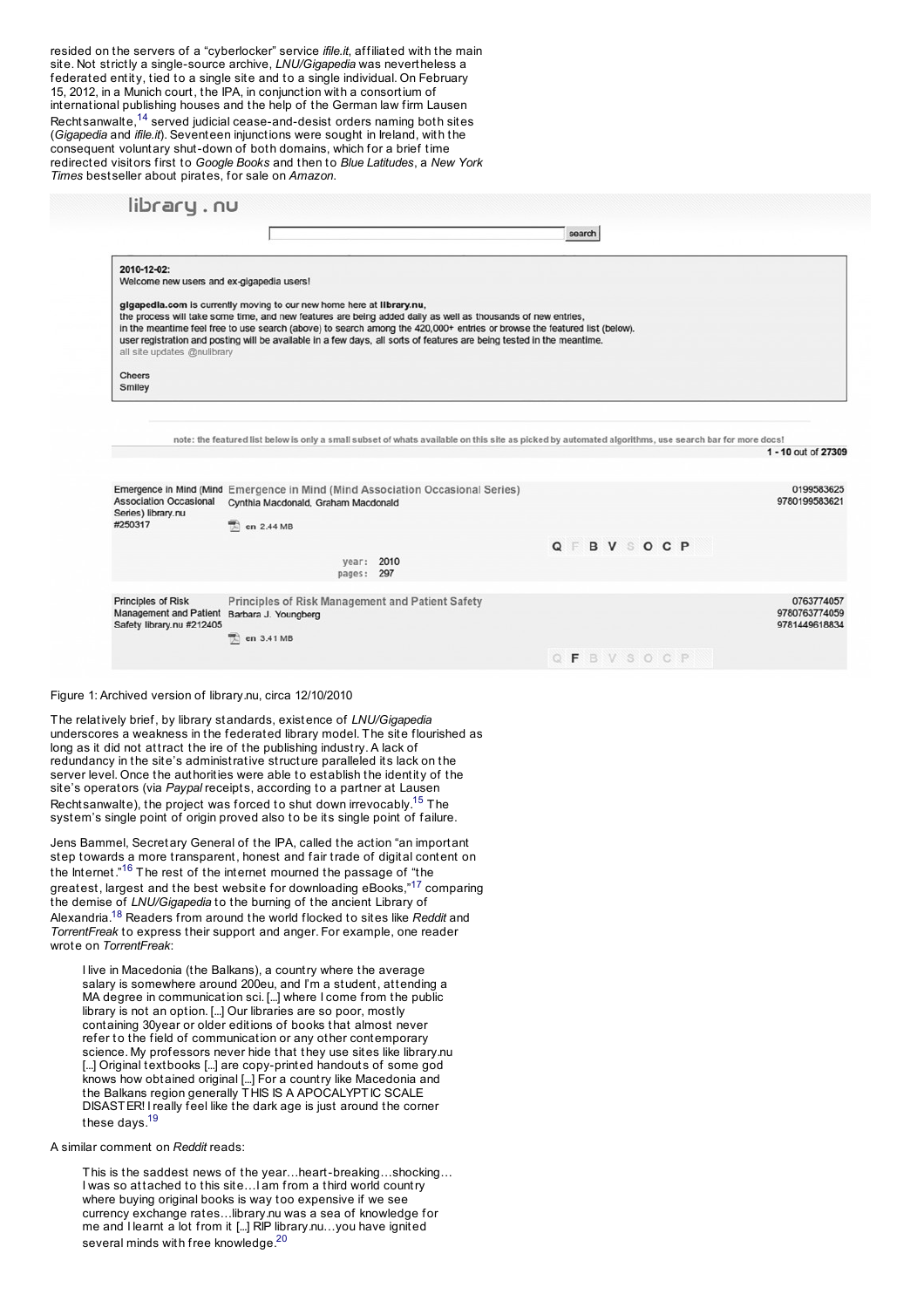#### Another redditor wrote:

This was an invaluable resource for international academics. The catalog of libraries overseas often cannot meet the needs of researchers in fields not specific to the country in which they are located. My doctoral research has taken a significant blow due to this recent shutdown [...] Please publishers, if you take away such a valuable resource, realize that you have created a gap that will be filled. This gap can either be filled by you or by us. $21$ 

Another concludes:

This just makes me want to start archiving everything I can get my hands on.<sup>22</sup>

These anecdotal reports confirm our own experiences of studying and teaching at universities with a diverse audience of international student s, who often recount a similar personal narrative. *Gigapedia* and analogous sites fulfilled an unmet need in the international market, redressing global inequities of access to information.<sup>23</sup>

But, being a cyberlocker-based service, *Gigapedia* did not succeed in cultivating a meaningful sense of a community (even though it supported a forum for brief periods of its existence). As Lobato and Tang  $^{24}$  write in their paper on cyberlocker-based [med](#page-10-6)ia distribution systems, cyberlockers in general "do not foster collaboration and co-creation," taking an "instrumental view of content hosted on their sites."<sup>25</sup> Although not strictly a cyberlocker, *LNU/Gigapedia* fit the profile of a passive, non-transformative site by these criteria. For Lobato and Tang, the rapid disappearance of many prominent cyberlocker sites underscores the "structural instability" of "fragile file-hosting ecology."<sup>26</sup> In our case, it would be more precise to say that cyberlocker architecture highlights rather the structural instability of centralized media archives, and not of file sharing communities in general. Although bereaved readers were concerned about the irrevocable loss of a valuable resource, digital libraries that followed built a model of file sharing that is more resilient, more transparent, and more participatory than [their](#page-11-0) *LNU/Gigapedia* predecessors.

## <span id="page-3-0"></span>**Distribution**

In parallel with the development of *LNU/Gigapedia*, a group of Russian enthusiasts were working on a meta-library of sorts, under the name of *Aleph*. Records of *Aleph's* activity go back at least as far as 2009. Colloquially known as "prospectors," the volunteer members of *Aleph* compiled library collections widely available on the gray market, with an emphasis on academic and technical literature in Russian and English.

*DVD case cover of "Traum's library" advertising "more than 167,000 books" in fb2 format. Similar DVDs sell for around 1,000 RUB (\$25-30 US) on the streets of Moscow.*

At its inception, *Aleph* aggregated several "home-grown" archives, already in wide circulation in universities and on the gray market. These included:

- *KoLXo3*, a collection of scientific texts that was at one time distributed on 20 DVDs, overlapping with early Gigapedia efforts;

- *mexmat*, a library collected by the members of Moscow State Universit y's Department of M[echa](#page-11-1)nics and Mathematics for internal use, originally distributed through private FTP servers;

- *Homelab*, *Ihtik*, and *Ingsat* libraries;

- the Foreign Fiction archive collected from IRC #\*\*\* 2003.09-2011.07.09 and the Internet Library;

- the *Great Science Textbooks* collection and, later, over 20 smaller miscellaneous archives.<sup>27</sup>

<span id="page-3-2"></span><span id="page-3-1"></span>In retrospect, we can categorize the founding efforts along three parallel tracks: 1) as the development of "front-end" server software for searching and downloading books, 2) as the organization of an online forum for enthusiasts willing to contribute to the project, and 3) the collection effort required to expand and maintain the "back-end" archive of documents, primarily in .pdf and .djvu formats.<sup>28</sup> "What do we do?" writes one of the early volunteers (in 2009) on the topic of "Outcomes, Goals, and Scope of the Project." He answers: "we loot sites with ready-made collections," "sort the indices in arbitrary normalized formats," "for uncatalogued books we build a 'technical index': name of file, size, hashcode," "write scripts for database sorting after the initial catalog process," "search the database," "use the database for the construction of an accessible catalog," "build torrents for the distribution of files in the collection."<sup>29</sup> But, "everything begins with the forum," in the words of another founding member.<sup>30</sup> *Aleph*, the very name of the group, reflects the aspiration to develop a "platform for the inception of subsequent and more user-friendly" libraries–a platform "useful for the developer, the reader, and the librarian."31 Aleph's *anatomy*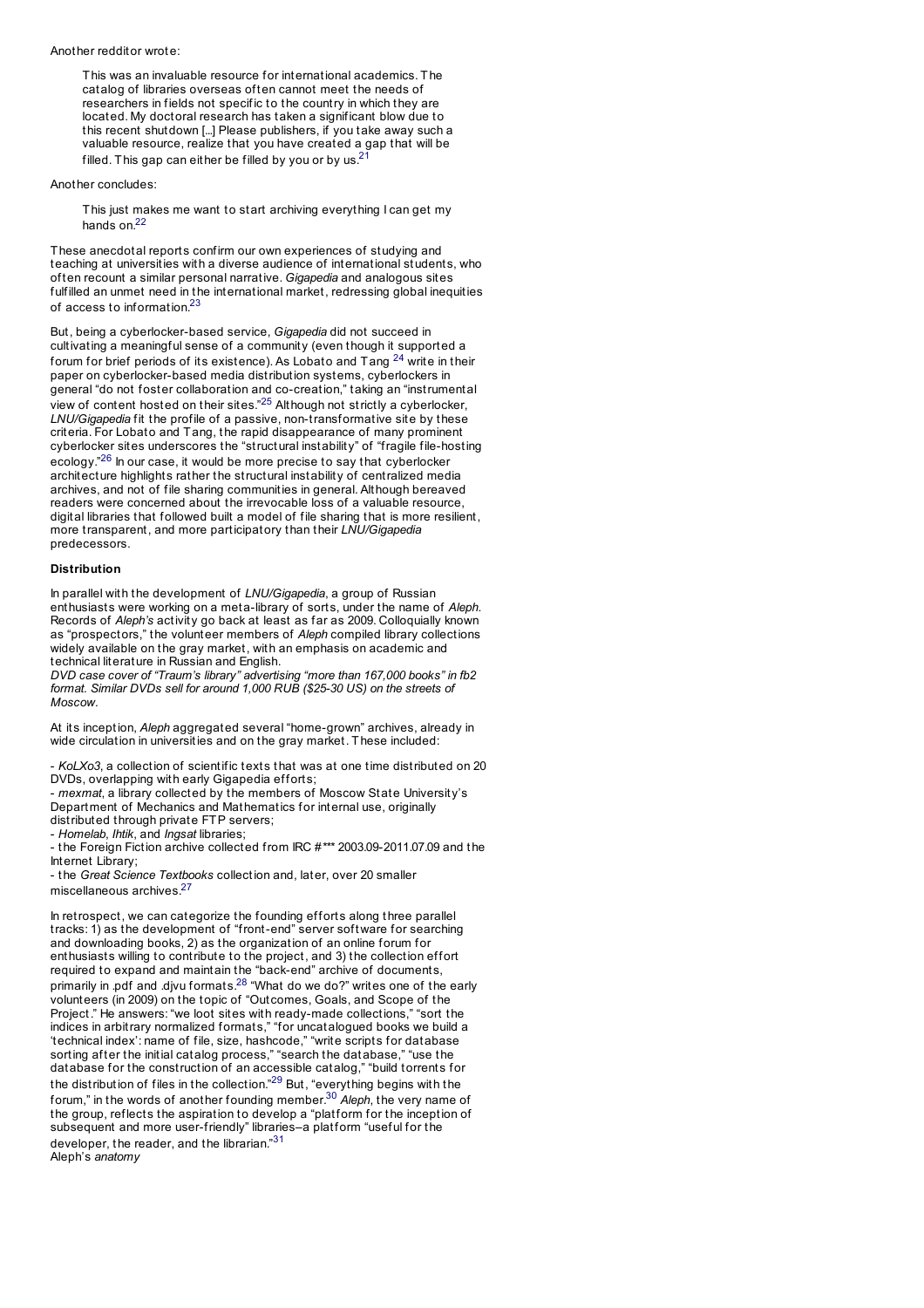

Figure 2: DVD case cover of "Traum's library" advertising "more than 167,000 books" in fb2 format. Similar DVDs sell for around 1,000 RUB (\$25-30 US) on the streets of Moscow.

What is *Aleph*? Is it a collection of books? A community? A piece of software? What makes a library? When attempting to visualize Aleph's constituents (Figure 3), it seems insufficient to point to books alone, or to social structure, or to technology in the absence of people and content. Taking a systems approach to description, we understand a library to comprise an assemblage of books, people, and infrastructure, along with their corresponding words and texts, rules and institutions, and shelves and servers.<sup>32</sup> In this light, *Aleph*'s iteration on *LNU/Gigapedia* lies not in technological advancement alone, but in system architecture, on all levels of analysis.

<span id="page-4-0"></span>Where the latter relied on proprietary server applications, *Aleph* built software that enabled others to mirror and to serve the site in its entirety. The server was written by d\* from www.l\*.com (Bet), utilizing a codebase common to several similar large book-sharing communities. The initial organizational efforts happened on a sub-forum of a popular torrent tracker (*RR*). Fifteen founding members reached early consensus to start hashing document filenames (using the MD5 message-digest algorithm), rather than to store files as is, with their appropriate .pdf or .mobi extensions. $33$  Bit-wise hashing was likely chosen as a (computationally) cheap way to de-duplicate documents, since two identical files would hash into an identical string. Hashing the filenames was hoped to have the side-effect of discouraging direct (file system-level) browsing of the archive.<sup>34</sup> Instead, the books were meant to be accessed through the front-end "librarian" interface, which added a layer of meta-data and search tools. In other words, the group went out of its way to distribute *Aleph* as a library and not merely as a large aggregation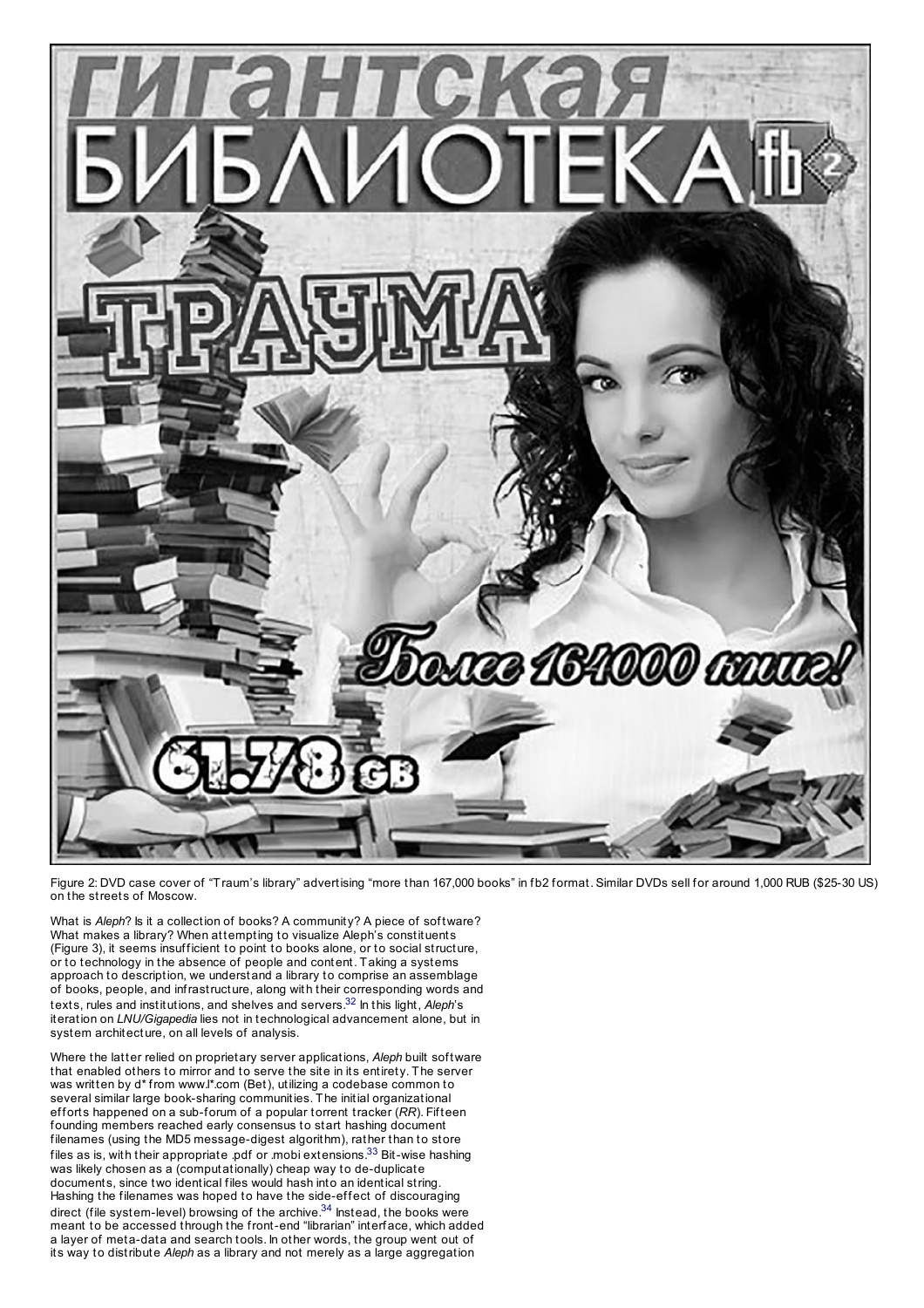of raw files.

| Server                                                                                              | Forum                         | <b>Archive</b>                                                                                                         |
|-----------------------------------------------------------------------------------------------------|-------------------------------|------------------------------------------------------------------------------------------------------------------------|
| Front end catalog +<br>back end database<br>Search & download<br>Discovery &<br><b>Distribution</b> | Governance &<br>participation | A curated collection<br>of documents<br>Canonical packages<br>seeded to open<br>trackers and<br>community<br>seedboxes |
| Mirrored (online and<br>local)                                                                      | Online, authoritative         | Cloud                                                                                                                  |
| <b>Bet</b>                                                                                          | Gimel                         | $RR + hosted$<br>seedboxes + private<br>seeders                                                                        |
|                                                                                                     |                               |                                                                                                                        |

## Figure 3: Aleph's anatomy

Site volunteers coordinate their efforts asynchronously, by means of a simple online forum (using *phpBB* software), open to all interested participants. Important issues related to the governance of the project–decisions about new hardware upgrades, software design, and book acquisition–receive public airing. For example, at one point, the site experienced increased traffic from *Google* searches. Some senior members welcomed the attention, hoping to attract new volunteers. Others worried increased visibilit y would bring unwanted scrutiny. To resolve the issue, a member suggested delisting the website by altering the robots.txt configuration file and thereby blocking *Google* crawlers.<sup>35</sup> Consequently, the site would become invisible to *Google*, while remaining freely accessible via a direct link. Early conversations on *RR*, reflect a consistent concern about the archive's longevity and its vulnerability to official sanctions. Rather than following the cyber-locker model of distribution, the prospectors decided to release canonical versions of the library in chunks, via *BitTorrent*–a distributed protocol for file sharing. Another decision was made to "store" the library on open trackers (like *The Pirate Bay*), rather than tying it to a closed, by-invitation-only communit y. Although *LN/Gigapedia* was already decentralized to an extent, the archeology of the community discussion reveals a multitude of concious choices that work to further atomize *Aleph* and to decentralize it along the axes of the collection, governance, and engineering.

By March of 2009 these efforts resulted in approximately 79k volumes or around 180gb of data. $36$  By December of the same year, the moderators began talking about a [terabyte,](http://computationalculture.net/wp-content/uploads/2014/10/figure-3.jpg) 2tb in 2010, and around 7tb by 2011.<sup>37</sup> By 2012, the core group of "prospectors" grew to 1,000 registered users. *Aleph*'s main mirror received over a million page views per month and about 40,000 unique visits per day.<sup>38</sup> An online eBook piracy report estimates a combined total of a million unique visitors per day for *Aleph* and its mirrors.<sup>39</sup>

As of January 2014, the *Aleph* catalog contains over a million books (1,021,000) and over 15 million academic articles, "weighing in" at just under 10tb. Most remarkably, one of the world's largest digital libraries operates on an annual budget of \$1,900 US.<sup>40</sup>

## ### Vulnerability

Distributed architecture gives *Aleph* significant advantages over its federated predecessors. Were *Aleph* servers to go offline the archive would survive "in the cloud" of the *BitTorrent* network. Should the forum (*Bet*) close, another online forum could easily take it s place. And were *Aleph* library portal itself go dark, other mirrors would (and usually do) quickly take its place.

But the decentralized model of content distribution is not without its challenges. To understand them, we need to review some of the fundamentals behind the *BitTorrent* protocol. At its bare minimum (as it was described in the original specification by Bram Cohen) the protocol involves a "seeder," someone willing to share something it its entirety; a "leecher," someone downloading shared [data](#page-11-2); and a torrent "tracker" that coordinates activity between seeders and leechers.<sup>41</sup>

<span id="page-5-2"></span><span id="page-5-1"></span><span id="page-5-0"></span>Imagine a music album sharing agreement between three friends, where, initially, only one holds a copy of some album: for example, Nirvana's *Nevermind*. Under the centralized model of file sharing, the friend holding the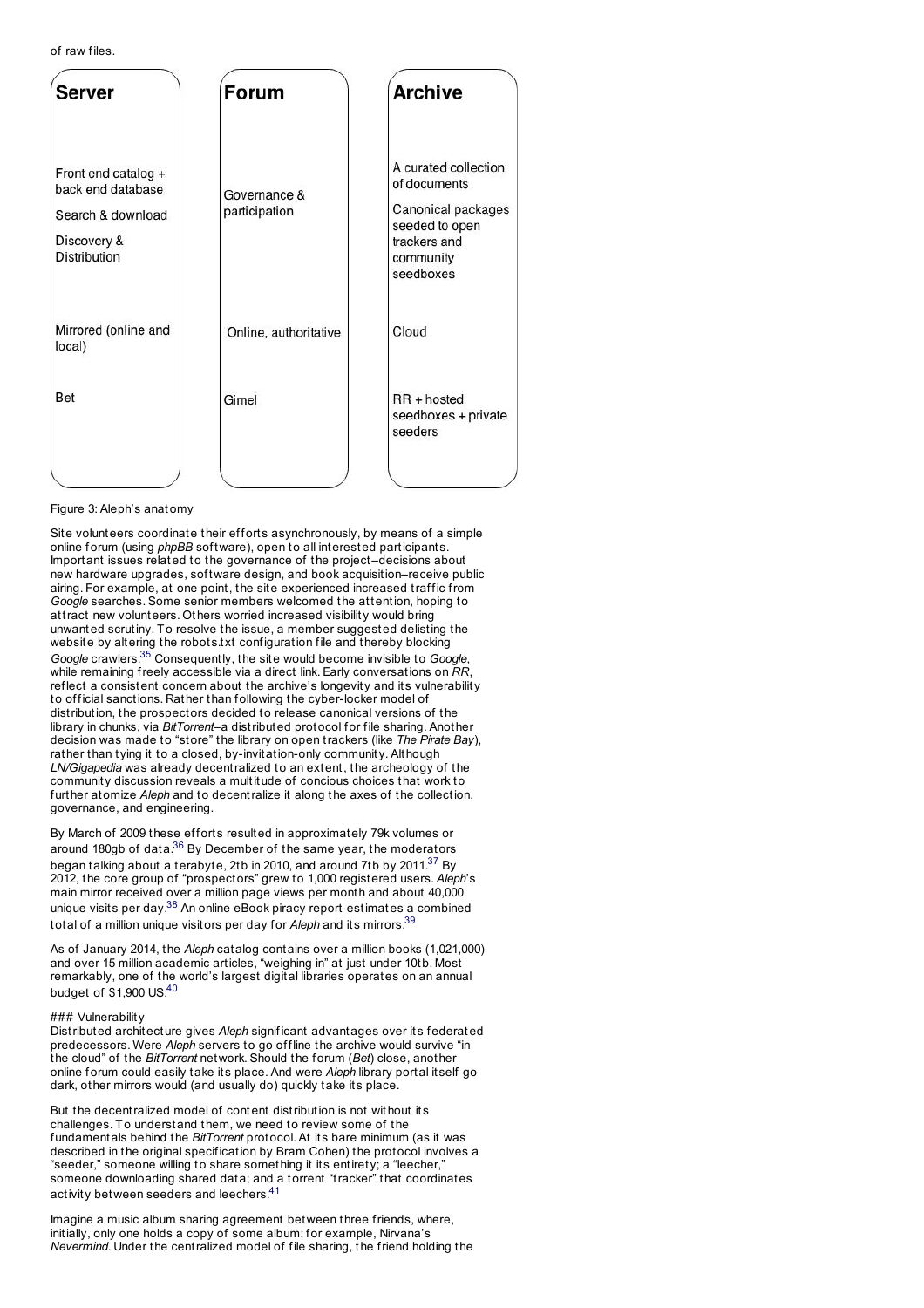album would transmit two copies, one to each friend. The power of *BitTorrent* comes from shifting the burden of sharing from a single seeder (friend one) to a "swarm"" of leechers (friends two and three). On this model, the first leecher joining the network (friend two, in our case) would begin to get his data from the seeder directly, as before. But the second leecher would receive some bit s from the seeder and some from the first leecher, in a non-linear, asynchronous fashion. In our example, we can imagine the remaining friend getting some songs from the first friend and some from the second. The friend who held the album originally now transmitted something less than two full copies of the album, since the other two friends exchanged some bits of information between themselves, lessening the load on the original album holder.

When downloading from the *BitTorrent* network, a peer may receive some bit s from the beginning of the document, some from the middle, and some from the end, in parts distributed among the members of the swarm. A local application called the ""client" is responsible for checking the integrity of the pieces and for reassembling the them into a coherent whole. A torrent ""tracker" coordinates the activity between peers, keeping track of who has what where. Having received the whole document, a leecher can, in turn, become a seeder by sharing all of his downloaded bits with the remaining swarm (who only have partial copies). The leecher can also take the file offline, choosing not to share at all.<sup>42</sup>

The original protocol left torrent trackers vulnerable to charges of aiding and abetting copyright infringement.<sup>43</sup> Early in 2008, Cohen extended *BitTorrent* to make use of ""distributed sloppy hash tables" (DHT) for storing peer locations without resorting to a central tracker. Under these new quidelines, each peer would maintain a small routing table pointing to a handful of nearby peer locations. In effect, DHT placed additional responsibility on the swarm to become a tracker of sort s, however ""sloppy" and imperfect. By November of of 2009, *Pirate Bay* announced its transition away from tracking entirely, in favor of DHT and the related PEX and Magnetic Links protocols. At the time they called it, ""world's most resilient tracking."<sup>44</sup>

Despite these advancements, the decentralized model of file sharing remains susceptible to several chronic ailments. The first follows from the fact that ad-hoc distribution networks privilege popular material. A file needs to be actively traded to ensure its availability. If nobody is actively sharing and downloading Nirvana's *Nevermind*, the album is in danger of fading out of the cloud. As one member wrote succinctly on *Gimel* forums, ""unpopular files are in danger of become inaccessible." $45$  This dynamic is less of a con[cern](#page-11-3) for Hollywood blockbusters, but more so for ""long tail" specialized materials of the sort found in *Aleph*, and indeed, for *Aleph* itself as a piece of software distributed through the network. *Aleph* combats the problem of fading torrents by renting ""seedboxes"–servers dedicated to keeping the *Aleph* seeds containing the archive alive, preserving the availability of the [colle](#page-11-4)ction. The server in production as of 2014 can serve up to 12tb of data speeds of 100-800 megabits per second. Other file sharing communities address the issue by enforcing a certain download to upload ratio on members of their network.

The lack of true anonymity is the second problem intrinsic to the *BitTorrent* protocol. Peers sharing bits directly cannot but avoid exposing their IP address (unless these are masked behind virtual private networks or TOR relays). A ""Sybil" attack becomes possible when a malicious peer shares bit s in bad faith, with the intent to log IP addresses.<sup>46</sup> Researchers exploring this vector of attack were able to harvest more than 91,000 IP addresses in less than 24 hours of sharing a popular television show.<sup>47</sup> They report that more than 9% of requests made to their servers indicated ""modified clients," which are likely also to be running experiments in the DHT. Legitimate copyright holders and copyright ""trolls" alike have used this vulnerability to bring lawsuits against individual sharers in court.<sup>48</sup>

These two challenges are further exacerbated in the case of *Aleph*, which uses *BitTorrent* to distribute large parts of its own architecture. These parts are relatively large–around 40-50GB each. Long-term sustainabilit y of *Aleph* as a distributed system therefore requires a rare participant: one interested in downloading the archive as a whole (as opposed to downloading individual books), one who owns the hardware to store and transmit terabytes of data, and one possessing the technical expertise to do so safely.

## **Peer preservation**

In light of the challenges and the effort involved in maintaining the archive, one would be remiss to describe *Aleph* merely in terms of book piracy, understood in conventional terms of financial gain, theft, or profiteering. Day-to-day labor of the core group is much more comprehensible as a mode of co[mmo](#page-11-5)nsbased peer production, which is, in the canonical definition, work made possible by a ""networked environment," ""radically decentralized, collaborative, and non-proprietary; based on sharing resources and outputs among widely distributed, loosely connected individuals who cooperate with each other without relying on either market signals or managerial commands."<sup>49</sup> *Aleph* answers the definition of peer production, resembling in many respect s projects like *Linux*, *Wikipedia*, and *Project Gutenberg*.

Yet, *Aleph* is also patently a library. Its work can and should be viewed in the broader context of Enlightenment ideals: access to literacy, universal education, and the democratization of knowledge. The very same ideals gave birth to the public library movement as a whole at the turn of the 20th century,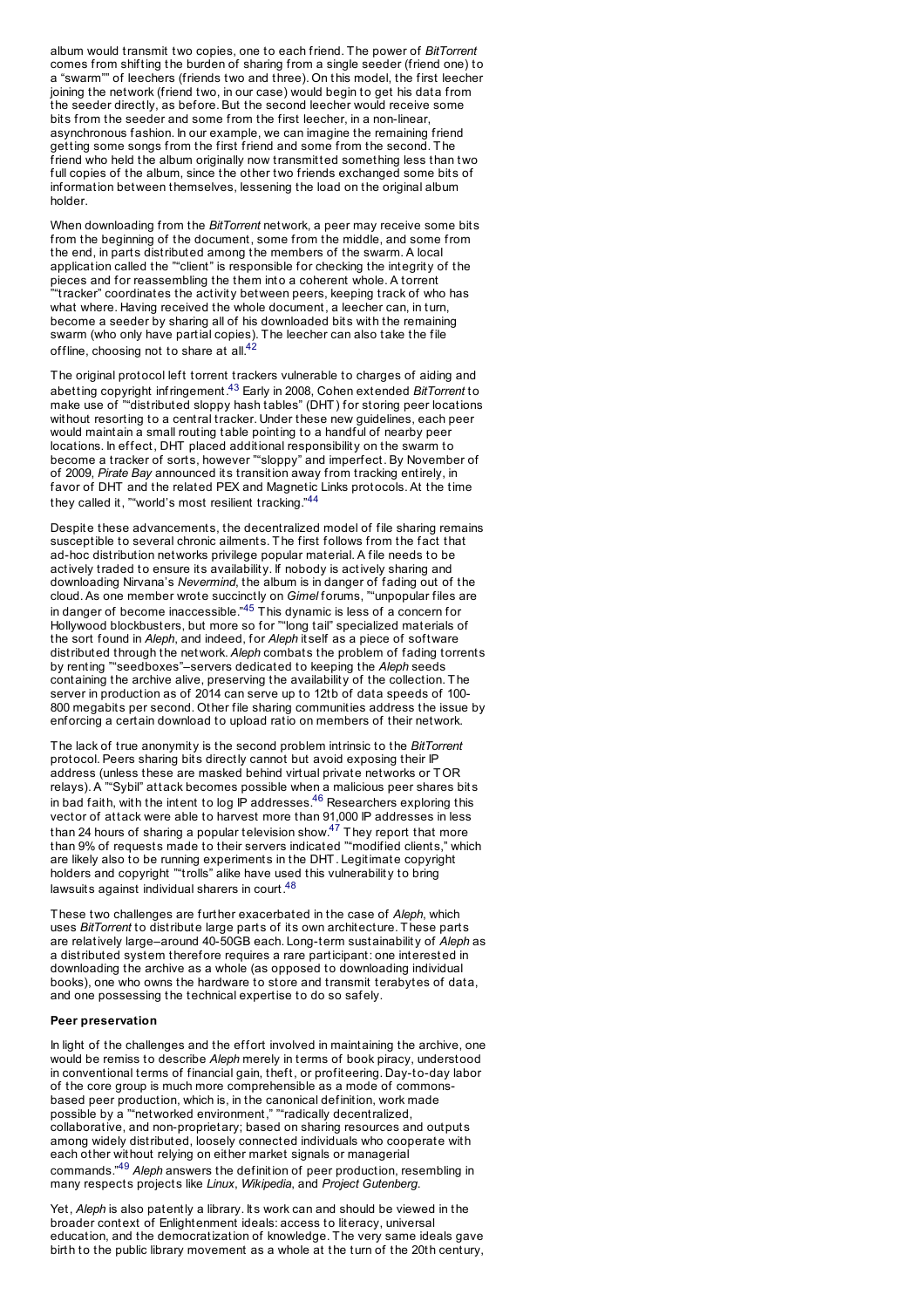<span id="page-7-0"></span>in the United States, Europe, and Russia.<sup>50</sup> Parallels between free library movements of the early 20th and the early 21st centuries point to a social dynamic that runs contrary to the populist spirit of commons-based peer production projects, in a mechanism that we describe as peer preservation. The idea encompasses conflicting drives both to share and to hoard information.

The roots of many public libraries lie in extensive private collections. Bodleian Library at Oxford, for example, traces its origins back to the collections of Thomas Cobham, Bishop of Worcester, Humphrey, Duke of Gloucester, and to Thomas Bodley, himself an avid book collector. Similarly, Poland's Zaluski Library, one of Europe's oldest, owes its existence to the collecting efforts of the Zaluski brothers, both bishops and bibliophiles.<sup>51</sup> As we mentioned earlier, *Aleph* too began its life as an aggregator of collections, including the personal libraries of Moshkov and Traum. When books are scarce, private libraries are a sign of material wealth and prestige. In the digital realm, where the cost of media acquisition is low, collectors amass social capital. *Aleph* extends its collecting efforts on *RR*, a much larger, moderated torrent exchange forum and tracker. *RR* hosts a number of sub-forums dedicated to the exchange of software, film, music, and books (where members of *Aleph* often make an appearance). In the exchange economy of symbolic goods, top collectors are known by their standing in the community, as measured by their seniorit y, upload and download ratios, and the number of ""releases." A release is more than just a file: it must not duplicate items in the archive and follows strict community guidelines related to packaging, quality, and meta-data accompanying the document. Less experienced members of the community treat high status numbers with reverence and respect.

<span id="page-7-1"></span>According to a question and answer session with an official *RR* representative, *RR* is not particularly friendly to new users.<sup>52</sup> In fact, high barriers to entry are exactly what differentiates *RR* from sites like *The Pirate Bay* and other unmoderated, open trackers. *RR* prides itself on the ""quality of its moderation." Unlike *Pirate Bay*, *RR* sees itself as a ""media library," where content is ""organized and properly shelved." To produce an acceptable book ""release" one needs to create a package of files, including well-formatted meta-data (following strict stylistic rules) in the header, the name of the book, an image of its cover, the year of release, author, genre, publisher, format, language, a required description, and screenshots of a sample page. The files must be named according to a convention, be ""of the same kind" (that is belong to the same collection), and be of the right size. Home-made scans are discouraged and governed by a 1,000-words instruction manual. Scanned books must have clear attribution to the releaser responsible for scanning and processing.

More than that, guidelines indicate that smaller releases should be expected to be ""absorbed" into larger ones. In this way, a single novel by Charles Dickens can and will be absorbed into his collected works, which might further be absorbed into ""Novels of 19th Century," and then into ""Foreign Fiction" (as a hypothetical, but realistic example). According to the rules, the collection doing the absorbing must be ""at least 50% larger than the collection it is absorbing." Releases are further governed by a subset or rules particular to the forum subsections (e.g. journals, fiction, documentation, service manuals,  $etc.$ ). $53$ 

<span id="page-7-2"></span>All this to say that although barriers to acquisition are low, the barriers to active participation are high and continually *increase with time*. The absorption of smaller collections by larger favors the veterans. Rules and regulations grow in complexit y with the maturation of the community, further widening the rift between senior and junior peers. We are then witnessing something like the institutionalization of a professional ""librarian" class, whose task it is to protect the collection from the encroachment of low-quality contributors. Rather than serving the public, a librarian's primary commitment is to the preservation of the archive as a whole. Thus what starts as a true peer production project, may, in the end, grow to erect solid walls to peering. This dynamic is already embodied in the history of public libraries, where amateur librarians of the late 19th century eventually gave way to their modern degree-holding counterparts. The conflicting logistics of access and preservation may lead digital library development along a similar path.

The expression of this dual push and pull dynamic in the observed practices of peer preservation communities conforms to Derrida's insight into the nature of the archive. Just as the walls of a library serve to shelter the documents within, they also isolate the collection from the public at large. Access and preservation, in that sense, subsist at opposite and sometime mutually exclusive ends of the sharing spectrum. And it may be that this dynamic is particular to all peer production communities, like *Wikipedia*, which, according to recent studies, saw a decline in new contributors due to  $\frac{54}{10}$  increasingly strict rule enforcement.<sup>54</sup> However, our results are merely speculative at the moment. The analysis of a large dataset we have collected as corollary to our field work online may offer further evidence for these initial intuitions. In the meantime, it is not enough to conclude that brick-and-mortar libraries should learn from these emergent, distributed architectures of peer preservation. If the future of *Aleph* is leading to increased institutionalization, the community may soon face the fate embodied by its own procedures: the absorption of smaller, wonderfully messy, ascending collections into larger, more established, and more rigid social structures.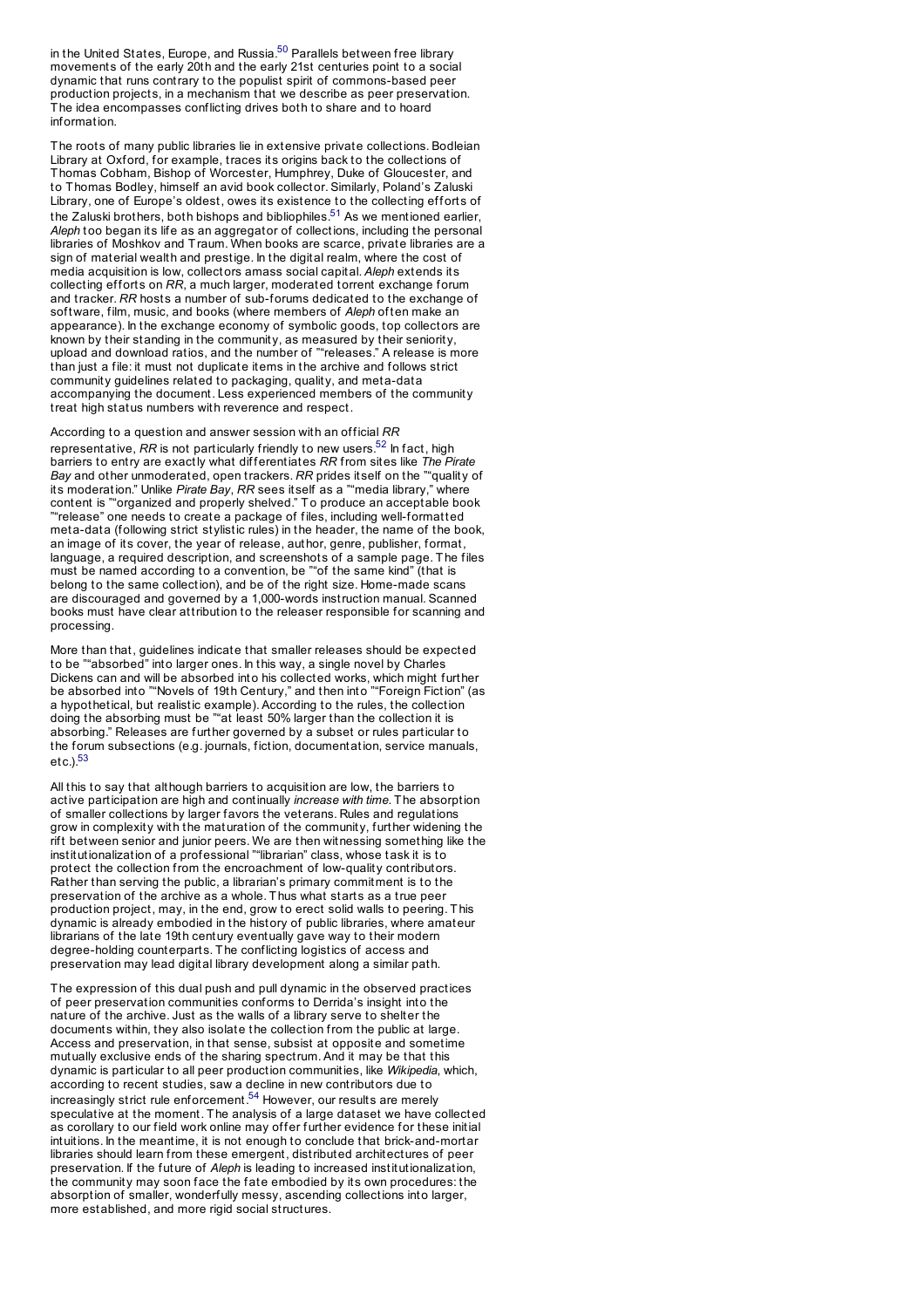## **Biographies**

Dennis Tenen teaches in the fields of new media and digital humanities at Columbia Universit y, Department of English and Comparative Literature. His research often happens at the intersection of people, texts, and technology. He is currently writing a book on minimal computing, called *Plain Text*.

Maxwell Foxman is an adjunct professor at Marymount Manhattan College and a PhD candidate in Communications at Columbia University, where he studies the use and adoption of digital media into everyday life. He has written on failed social media and on gamification in electoral politics, newsrooms, and mobile media.

#### **References**

Allen, Elizabeth Akers, and James Phinney Baxter. *Dedicatory Exercises of the Baxter Building*. Auburn, Me: Lakeside Press, 1889.

Anonymous author. "Library.nu: Modern era's 'Destruction of the Library of Alexandria.'" *Breaking Culture*. Last edited on February 16, 2012 and archived on archived on January 14, 2014. http://breakingculture.tumblr.com/post/17697325088/gigapedia-rip.

Benkler, Yochai. *The Wealth of Networks: How Social Production Transforms*

*Markets and Freedom*. New Haven: Yale University Press, 2006.

Bittorrent.org. "The BitTorrent Protocol Specification." Last modified October 20, 2012 and archived on June 13, 2014.

http://www.bittorrent.org/beps/bep\_0003.html.

Bodo, Balazs. "Set the Fox to Watch the Geese: Voluntary IP Regimes in Piratical File-Sharing Communities." In *Piracy: Leakages from Modernity*. Litwin Books, LLC, 2012.

Bowker, Geoffrey C., and Susan Leigh Star. *Sorting Things Out: Classification and Its Consequences*. The MIT Press, 1999.

Calandrillo, Steve P. "Economic Analysis of Property Rights in Information: Justifications and Problems of Exclusive Rights, Incentives to Generate Information, and the Alternative of a Government-Run Reward System, an." *Fordham Intellectual Property, Media & [Entertainment](file:///srv/doc2pdf/var/in/?https://web.archive.org/web/20140113135846/http://breakingculture.tumblr.com/post/17697325088/gigapedia-rip?) Law Journal* 9 (1998): 301.

Calhoun, Craig. "Information Technology and the International Public Sphere." *In Shaping the Network Society: the New Role of Civil Society in Cyberspace*, edited by Douglas Schuler and Peter Day, 229–52. MIT Press, 2004.

Castells, Manuel. "Communication, Power and Counter-Power in the Network Society." *International Journal of Communication* 1 (2007): 238–66.

Cholez, Thibault, Isabelle Chrisment, and Olivier Festor. "Evaluation of Sybil Attacks Protection Schemes in KAD." In *Scalability of Networks and Services*, edited by Ramin Sadre and Aiko Pras, 70–82. Lecture Notes in Computer Science 5637. Springer Berlin Heidelberg, 2009.

Cohen, Bram. *Incentives Build [Robustness](file:///srv/doc2pdf/var/in/?http://web.archive.org/web/20140613190300/http://www.bittorrent.org/beps/bep_0003.html?) in BitTorrent*, May 22, 2003. http://www.bittorrent.org/bittorrentecon.pdf.

Cohen, Julie. "Creativity and Culture in Copyright Theory." *U.C. Davis Law Review* 40 (2006): 1151.

Day, Brian R. *In Defense of Copyright: Creativity, Record Labels, and the Future of Music*. SSRN Scholarly Paper. Rochester, NY: Social Science Research Network, May 2010.

Derrida, Jacques. "Archive Fever: a Freudian Impression." *Diacritics* 25, no. 2 (July 1995): 9–63.

DiMaggio, Paul, Eszter Hargittai, W. Russell Neuman, and John P. Robinson. "Social Implications of the Internet." *Annual Review of Sociology* 27 (January 2001): 307–36.

Edwards, Paul N. "Infrastructure and Modernity: Force, Time, and Social Organization in the History of Sociotechnical Systems." In *Modernity and Technology*, 185–225, 2003.

———. "Y2K: Millennial Reflections on Computers as Infrastructure." *History and Technology* 15, no. 1-2 (1998): 7–29.

Edwards, Paul N., Geoffrey C. Bowker, Steven J. Jackson, and Robin Williams. "Introduction: an Agenda for Infrastructure Studies." *Journal of the Association for Information Systems* 10, no. 5 (2009): 364–74.

Ernesto. "US P2P Lawsuit Shows Signs of a 'Pirate Honeypot'." Technology. *TorrentFreak*. Last edited in June 2011 and archived on January 14, 2014. http://torrentfreak.com/u-s-p2p-lawsuit-shows-signs-of-a-pirate-honeypot-110601/.

Gauravaram, Praveen, and Lars R. Knudsen. "Cryptographic Hash Functions." In *Handbook of Information and Communication Security*, edited by Peter Stavroulakis and Mark Stamp, 59–79. Springer Berlin Heidelberg, 2010.

Greenwood, Thomas. *Public Libraries: a History of the Movement and a Manual*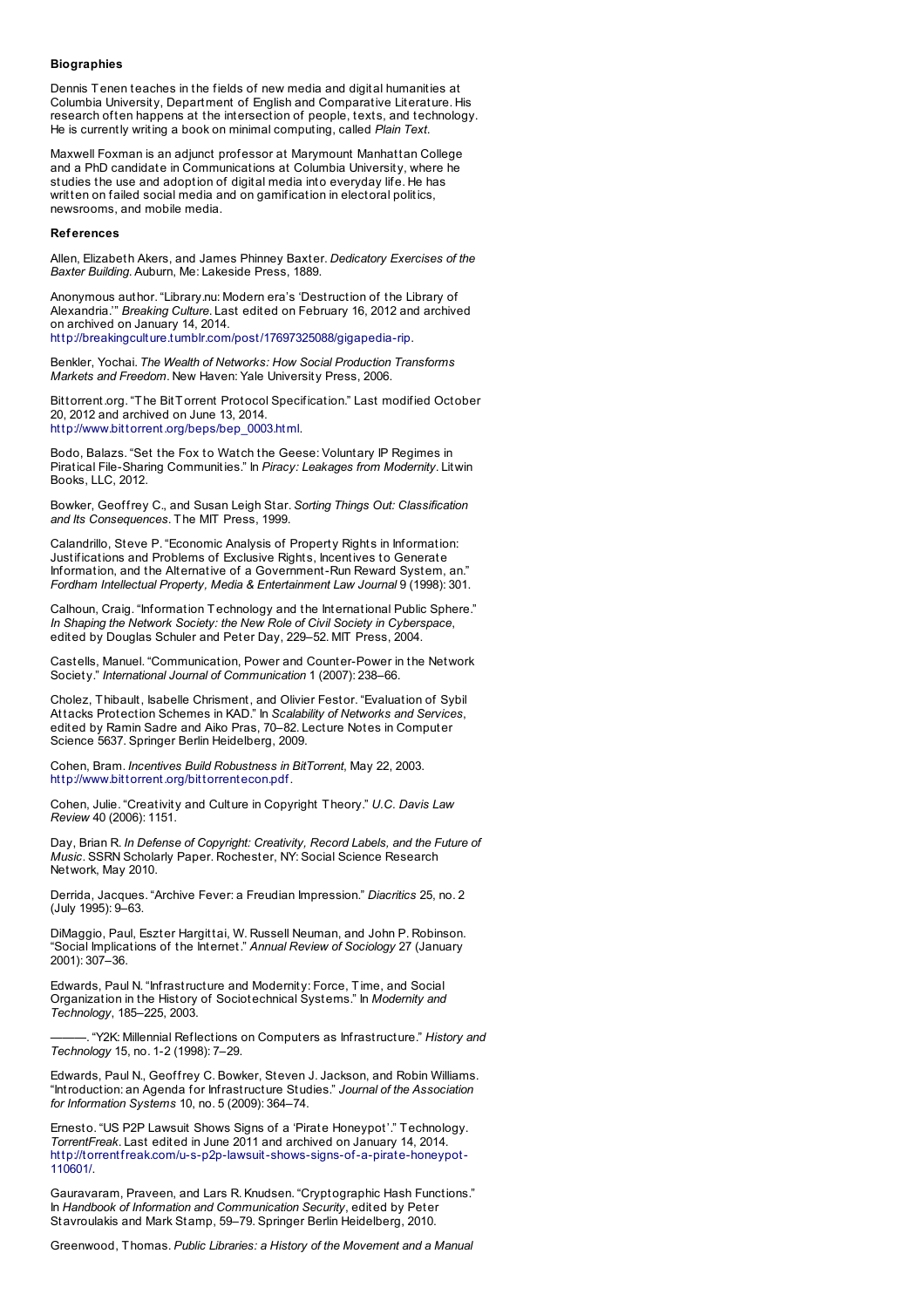*for the Organization and Management of Rate Supported Libraries*. Simpkin, Marshall, Hamilton, Kent, 1890.

Halfaker, Aaron, R. Stuart Geiger, Jonathan T. Morgan, and John Riedl. "The Rise and Decline of an Open Collaboration System: How Wikipedia's Reaction to Popularit y Is Causing Its Decline." *American Behavioral Scientist*, December 2012, 0002764212469365.

Harris, Michael H. *History of Libraries of the Western World*. Fourth Edition. Lanham, Md.; London: Scarecrow Press, 1999.

Hughes, Justin. "Philosophy of Intellectual Propert y, the." *Georgetown Law Journal* 77 (1988): 287. http://heinonline.org/HOL/Page? handle=hein.journals/glj77&id=309&div=&collection=journals.

Hugo, Victor. *Works of Victor Hugo*. New York: Nottingham Society, 1907.

International Publishers Association. "Publishers Strike Major Blow against Internet Piracy." Last modified February 15, 2012. http://www.internationalpublishers.org/ipa-press-releases/286-publishersstrike-major-blow-against-internet-piracy.

Johnson, Simon for Reuters.com. "Pirate Bay Copyright Test Case Begins in Sweden." Last edited on February 16, 2009 and archived on August 4, 2014. http://uk.reuters.com/article/2009/02/16/tech-us-sweden-piratebayidUKT RE51F3K120090216.1

Karaganis, Joe, ed. *Media Piracy in Emerging Economies*. Social Science Research Network, March 2011. http://piracy.americanassembly.org/thereport/..

Landes, William M., and Richard A. Posner. *The Economic Structure of Intellectual Property Law*. Harvard University Press, 2003.

Larkin, Brian. "Degraded Images, Distorted Sounds: Nigerian Video and the Infrastructure of Piracy." *Public Culture* 16, no. 2 (2004): 289–314.

———. "Pirate [Infrastructures."](file:///srv/doc2pdf/var/in/?http://www.internationalpublishers.org/ipa-press-releases/286-publishers-strike-major-blow-against-internet-piracy?) In *Structures of Participation in Digital Culture*, edited by Joe Karaganis, 74–87. New York: SSRC, 2008.

Lessig, Lawrence. *Free Culture: How Big Media Uses Technology and the Law to Lock Down Culture and Control Creativity*. The Penguin Press, 2004.

Liang, Lawrence. "Shadow Libraries E-Flux," last edited 2012 and archived on October 14, 2014. http://www.e-flux.com/journal/shadow-libraries/.

Lobato, Ramon, and Leah Tang. "The [Cyberlocker](http://web.archive.org/web/20140804000829/http://uk.reuters.com/article/2009/02/16/tech-us-sweden-piratebay-idUKTRE51F3K120090216?) Gold Rush: Tracking the Rise of File-Hosting Sites as Media Distribution Platforms." *International Journal of Cultural Studies*, November 2013.

Losowsky, Andrew. "Book Downloading Site Targeted in Injunctions Requested by 17 Publishers." *Huffington Post*, last edited on February 2012 and archived on October 14, 2014. [http://www.huffingtonpost.com/2012/02/15/librarynu-book](file:///srv/doc2pdf/var/in/?http://piracy.americanassembly.org/the-report/?)downloading-injunction\_n\_1280383.html.

Papacharissi, Zizi. "The Virtual Sphere the Internet as a Public Sphere." *New Media & Society* 4, no. 1 (February 2002): 9–27.

Priest, Eric. "The Future of Music and Film Piracy in China." *Berkeley Technology Law Journal* 21 (2006): 795.

Salmon, Ricardo, Jimmy Tran, and Abdolreza Abhari. "Simulating a File Sharing System Based on BitTorrent." In *Proceedings of the 2008 Spring Simulation Multiconference*, 21:1–:5. SpringSim '08. San Diego, CA, USA: Societ y for Computer Simulation International, 2008.

Shirky, Clay. *Here Comes Everybody: the Power of Organizing Without Organizations*. New York: Penguin Press, 2008.

Star, Susan Leigh, and Geoffrey C. Bowker. "How to Infrastructure." In *Handbook of New Media: Social Shaping and Social Consequences of ICTs*, Updated Student Edition., 230–46. SAGE Publications Ltd, 2010.

Stuart, Mary. "Creating a National Library for the Workers' State: the Public Library in Petrograd and the Rumiantsev Library Under Bolshevik Rule." *The Slavonic and East European Review* 72, no. 2 (April 1994): 233–58.

"The Ennobling Illusion': the Public Library Movement in Late Imperial Russia." *The Slavonic and East European Review* 76, no. 3 (July 1998): 401–40.

"The Evolution of Librarianship in Russia: the Librarians of the Imperial Public Library, 1808-1868." *The Library Quarterly* 64, no. 1 (January 1994): 1–29.

Timpanaro, J.P., T. Cholez, I Chrisment, and O. Festor. "BitTorrent's Mainline DHT Securit y Assessment." In *2011 4th IFIP International Conference on New Technologies, Mobility and Security (NTMS)*, 1–5, 2011.

TPB. "Worlds most resiliant tracking." Last edited November 17, 2009 and archived on August 4, 2014. thepiratebay.se/blog/175

Vik. "Gigapedia: The greatest, largest and the best website for downloading eBooks." Emotionallyspeaking.com. Last edited on August 10, 2009 and archived on July 15, 2012. http://archive.is/g205">http://vikasgupta.in/2009/08/10/gigapedia-the-greatest-largest-and-the-best-website-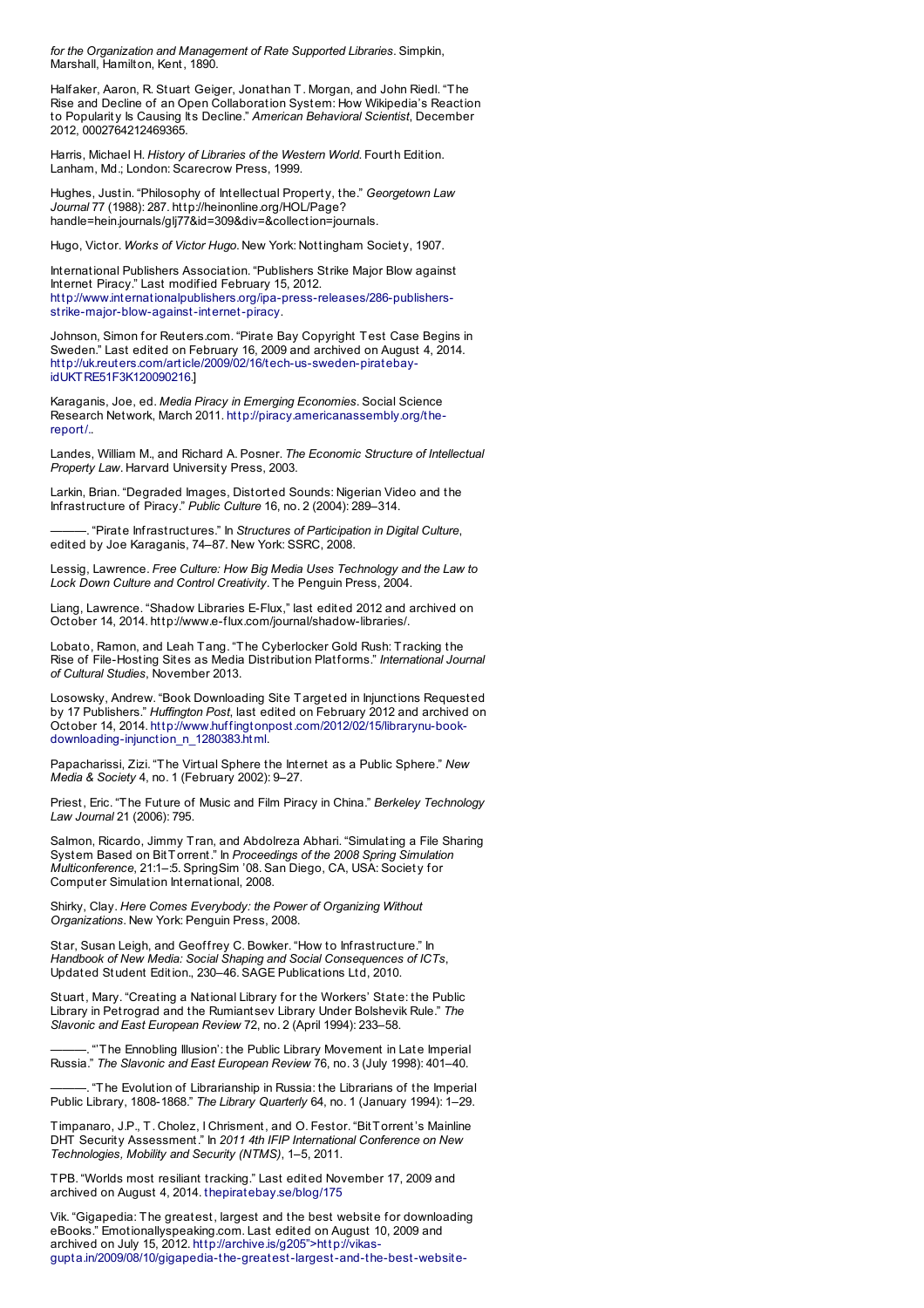- 1. Victor Hugo, *Works of Victor Hugo* (New York: Nottingham Society, 1907), 230. (up)
- 2. Lawrence Liang, "Shadow Libraries E-Flux," 2012. (up)
- <span id="page-10-0"></span>3. McKendrick, Joseph. *Libraries: At the Epicenter of the Digital Disruption, The Library Resource Guide Benchmark Study on 2013/14 Library Spending Plans* (Unisphere [Medi](#page-0-0)a, 2013). (up)
- <span id="page-10-1"></span>4. "Archive Fever: a Freudian Impression," *Diacritics* 25, no. 2 (July 1995): 9– 63. (up)
- 5. Yochai Benkler, *The Wealth of Networks: How Social Production Transforms Markets and Freedom* (New Haven: Yale University Press, 2006), 92; Paul DiMaggio et al., "Social Implications of the Internet," *Annual Review of Sociology* 27 (January 2001): 320; Zizi Papacharissi "The Virtual Sphere the Internet as a Public Sphere," *New Media & Society* 4.1 (2002): 9–27; Craig Calhoun "Information Technology and the International P[ublic](#page-0-1) Sphere," in *Shaping the Network Society: the New Role of Civil Society in Cyberspace*, ed. Douglas Schuler and Peter Day (MIT Press, 2004), 229– 52. (up)
- 6. Benkler, *The [Wealth](#page-0-2) of Networks*, 442; Manuel Castells, "Communication, Power and Counter-Power in the Network Society," *International Journal of Communication* (2007): 251; Lawrence Lessig *Free Culture:How Big Media Uses Technology and the Law to Lock Down Culture and Control Creativity* (The Penguin Press, 2004); Clay Shirky Here Comes Everybody: the Power of Organizing Without Organizations (New York: Penguin Press, 2008), 153. (up)
- 7. Brian R. Day "In Defense of Copyright: Creativity, Record Labels, and the Future of Music," *Seton Hall Journal of Sports and Entertainment Law*, 21.1 (2011); William M. Landes and Richard A. Posner, *The Economic Structure of Intellectual Property Law* (Harvard University Press, 2003). For further discussion see Steve P. Calandrillo, "Economic Analysis of Propert y Rights in Information: Justifications and Problems of Exclusive Rights, Incentives to Generate Information, and the Alternative of a Government-Run Reward System" *Fordham Intellectual Property, Media & Entertainment Law Journal* 9 (1998): 306; Julie Cohen, "Creativit y and Culture in C[opyright](#page-0-3) Theory," *U.C. Davis Law Review* 40 (2006): 1151; Justin Hughes "Philosophy of Intellectual Property," *Georgetown Law Journal* 77 (1988): 303. (up)
- 8. piracylab.org. (up)
- "Set the Fox to Watch the Geese: Voluntary IP Regimes in Piratical File-Sharing Communities, in *Piracy: Leakages from Modernity* (Litwin Books, LLC, 2012). (up)
- 10. "The Future of Music and Film Piracy in China," *Berkeley Technology Law Journal* 21 (2006): 795. (up)
- 11. "The Cyberlocker Gold Rush: Tracking the Rise of File-Hosting Sites as Media Distribution Platforms," *International Journal of Cultural Studies*, (2013). (up)
- 12. The injunctions name I\* and F\* N\* (also known as Smiley). (up)
- 13. "Publishers Strike Major Blow [agai](#page-0-4)nst Internet Piracy" last modified February 15, 2012 and archived on January 10, 2014, http://www.internationalpublishers.org/ipa-press-releases/286-publishers-
- strike-major-blow-against-internet-piracy. (up) 14. Including the German Publishers and Booksellers Association, Cambridge University Press, Georg Thieme, Harper Collins, Hogrefe, Macmillan Publishers Ltd., Cengage Learning, Elsevier, John Wiley & Sons, The McGraw-Hill Companies, Pearson Education Ltd., Pearson Education Inc., Oxford University Press, Springer, Taylor & Francis, C.H. Beck as well as Walter De Gruyter. The legal proceedings are also supported by the Association of American Publishers (AAP), the Dutch Publishers Association (NUV), the Italian Publishers Association (AIE) and the International Association of Scientific Technical and Medical Publishers (STM). (up)
- 15. Andrew Losowsky, "Book Downloading Site Targeted in Injunctions Requested by 17 Publishers," *Huffington Post*, accessed on September 1, 2014, http://www.huffingtonpost.com/2012/02/15/librarynu-bookdownloading-injunction\_n\_1280383.html. (up)
- 16. International Publishers Association. (up)
- 17. Vik, "Gigapedia: The greatest, largest and the best website for downloading eBooks," Emotionallyspeaking.com, last edited on August 10, 2009 and archived on July 15, 2012, http://archive.is/g205">http://vikas-gupta.in/2009/08/10/gigapedia-thegreatest-largest-and-the-best-website-for-d[ownload](#page-0-5)ing-free-e-books/. (up)
- <span id="page-10-3"></span><span id="page-10-2"></span>18. Anonymous author, ["Library.nu](file:///srv/doc2pdf/var/in/?http://piracylab.org?): [Modern](#page-1-0) era's 'Destruction of the Library of Alexandria,'" *Breaking Culture* (on tublr.com), last edited on February 16, 2012 and archived on January 14, 2014, http://breakingculture.tumblr.com/post/17697325088/gigapedia-rip. (up)
- 19. http://torrentfreak.com/book-publishers-shut-down-library-nu-and-ifile-it-120215 archived on January 10, 2014. (up)
- <span id="page-10-4"></span>20. http://www.reddit.com/r/tra[ckers/co](#page-1-1)mments/ppfwc/librarynu\_admin\_the\_website\_is\_shutting\_down\_due archived on January 10, 2014. (up)
- 21. http://www.reddit.com/r/trackers/comments/pp[fwc/libra](#page-1-2)rynu\_admin\_the\_website\_is\_shutting\_down\_due orchived on January 10, 2014. (up)
- 22. www.reddit.com/r/trackers/comments/ppfwc/librarynu\_admin\_the\_website\_is\_shutting\_down\_due archived on January 10, 2014. (up)
- <span id="page-10-6"></span><span id="page-10-5"></span>23. This point is made at length in the report on media piracy in emerging economies, released by the American Assembly in 2011. See Joe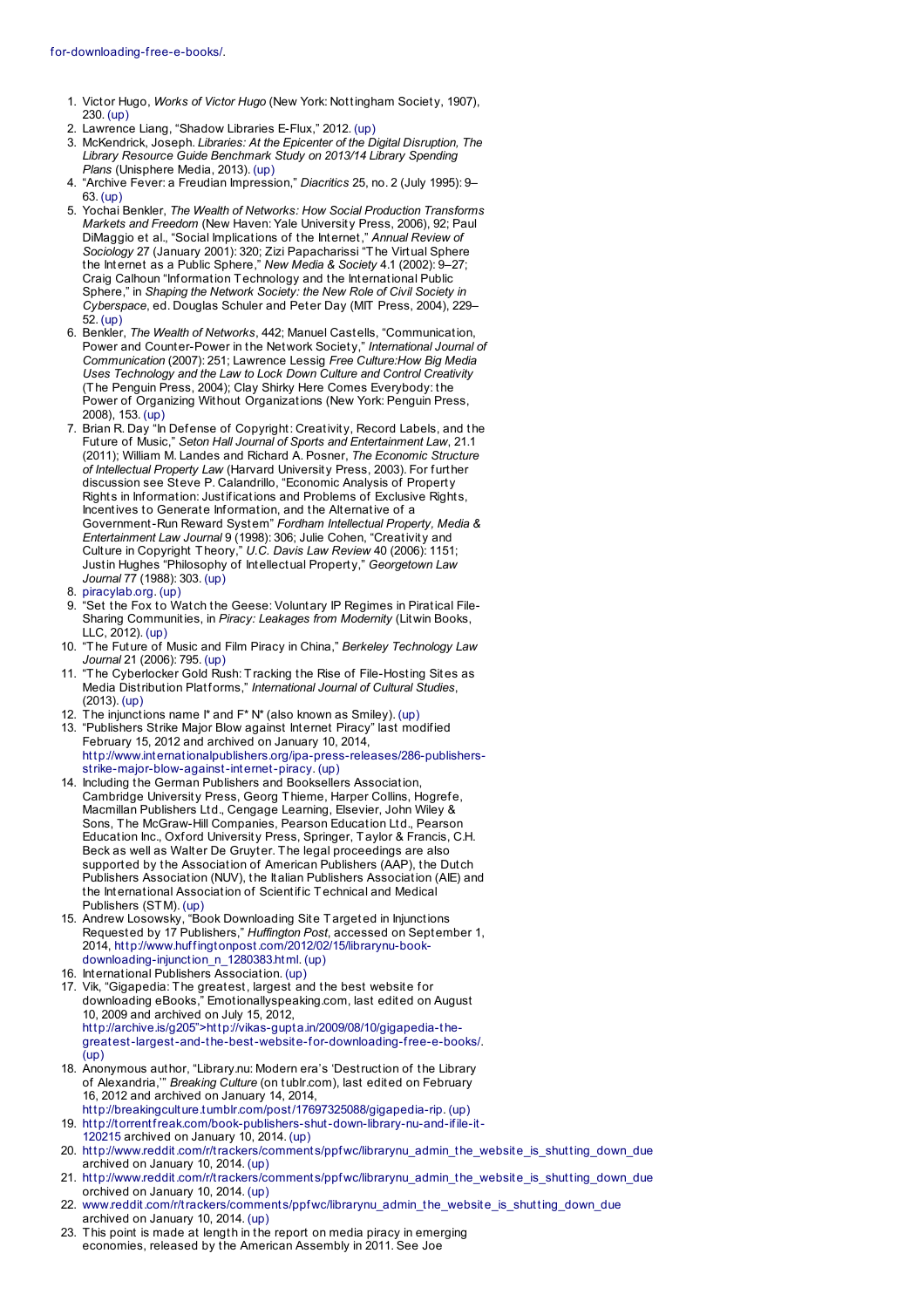<span id="page-11-0"></span>Karaganis, ed. *Media Piracy in Emerging Economies* (Social Science Research Network, March 2011), http://piracy.americanassembly.org/thereport/, I. (up)

- 24. Lobato and Tang, "The [Cyberlocker](file:///srv/doc2pdf/var/in/?http://piracy.americanassembly.org/the-report/?) Gold Rush." (up)
- 25. Lobato and Tang, "The [Cyberlo](#page-3-0)cker Gold Rush," 9. (up)
- 26. Lobato and Tang, "The Cyberlocker Gold Rush," 7. (up)
- 27. GIMEL/viewtopic.php?f=8&t=169; GIMEL/viewtopic.php?f=17&t=299. (up) 28. GIMEL/viewtopic.php?f=17&t=299. (up)
- 29. GIMEL/viewtopic.php?f=8&t=169. All quotes translated from Russian by the authors, unless otherwise noted. (up)
- <span id="page-11-1"></span>30. GIMEL/viewtopic.php?f=8&t=6999&p=41911. (up)
- 31. GIMEL/viewtopic.php?f=8&t=757. (up)
- 32. In this sense, we see our work as complementary to but not exhausted by infrastructure studies. See Geoffrey C. Bowker and Susan Leigh St[ar,](#page-3-1) *Sorting Things Out: Classification and Its Consequences* (The MIT Press, 1999); Paul N. Edwards, "Y2K: Millennial Reflections on Computers as Infrastructure," *History and Technology* 15.1-2 (1998): 7–29; Paul N. Edwards, "Infrastructure and Modernity: Force, Time, and Social Organization in the History of Sociotechnical Systems," in *Modernity and Technology*, 2003, 185–225; Paul N. Edwards et al., "Introduction: an Agenda for Infrastructure Studies," *Journal of the Association for Information Systems* 10.5 (2009): 364–74; Brian Larkin "Degraded Ima[ges,](#page-3-2) Distorted Sounds: Nigerian Video and the Infrastructure of Piracy," *Public Culture* 16.2 (2004): 289–314; Brian Larkin "Pirate Infrastructures," in *Structures of Participation in Digital Culture*, ed. Joe Karaganis (New York: SSRC, 2008), 74–87; Susan Leigh Star and Geoffrey C. Bowker, "How to Infrastructure," in *Handbook of New Media: Social Shaping and Social Consequences of ICTs*, (SAGE Publications Ltd, 2010), 230–46. (up)
- 33. For information on cryptographic hashing see Praveen Gauravaram and Lars R. Knudsen, "Cryptographic Hash Functions," in *Handbook of Information and Communication Security*, ed. Peter Stavroulakis and Mark Stamp (Springer Berlin Heidelberg, 2010), 59–79. (up)
- 34. See GIMEL/viewtopic.php?f=8&t=55kj and GIMEL/viewtopic.php?
- f=8&t=18&sid=936. (up)
- 35. GIMEL/viewtopic.php?f=8&t=714. (up)
- 36. GIMEL/viewtopic.php?f=8&t=47. (up)
- 37. GIMEL/viewtopic.php?f=17&t=175&hilit=RR&start=25. (up)
- 38. GIMEL/viewtopic.php?f=17&t=104&start=450. (up)
- 39. URL redacted; These numbers should be taken as a very rough estimate because 1) we do not consider Alexa to be a reliable source for web traffic and 2) some of the other figures cited in the report are suspicious. For example, *Aleph* has a relatively small archive of foreign fiction, at odds with the reported figure of 800,000 volumes. (up) 40. GIMEL/viewtopic.php?f=17&t=7061. (up)
- 

41. "The BitTorrent Protocol Specification," last modified October 20, 2012 and archived on June 13, 2014,

- http://www.bittorrent.org/beps/bep\_0003.html. (up) 42. For more information on BitTorrent, see Bram Cohen, *Incentives Build Robustness in BitTorrent*, last modified on May 22, 2003, http://www.bittorrent.org/bittorrentecon.pdf; Ricardo Salmon, Jimmy Tran, and Abdolreza Abhari, "Simulating a File Sharing System Based on BitTorrent," in *Proceedings of the 2008 Spring Simulation Multiconference*, SpringSim '08 (San Diego, CA, USA: Society for Computer Simulation International, 2008), 21:1–5. (up)
- 43. In 2008 *The Pirate Bay* co-founders Peter Sunde, Gottfrid Svartholm Warg, Fredrik Neij, and Carl Lundstromwere were charged with "conspiracy to break copyright related offenses" in Sweden. See Simon Johnson for Reuters.com, "Pirate Bay Copyright Test Case Begins in Sweden," last edited on February 16, 2009 and archived on August 4, 2014, http://uk.reuters.com/article/2009/02/16/tech-us-sweden-piratebayidUKTRE51F3K120090216. (up)
- 44. TPB, "Worlds most resiliant tracking," last edited November 17, 2009 and archived on August 4, 2014, thepiratebay.[se/blog/](#page-4-0)175. (up)
- <span id="page-11-2"></span>45. GIMEL/viewtopic.php?f=8&t=6999. (up)
- 46. Thibault Cholez, Isabelle Chrisment, and Olivier Festor "Evaluation [of](#page-5-0) Sybil Attacks Protection Schemes in KAD," in *Scalability of Networks [and](#page-5-1) Services*, ed. Ramin Sadre and Aiko Pras, Lecture Notes in Computer Science 5637 (Springer Berlin Heidelberg, 2009), 70–82. (up)
- 47. J.P. Timpanaro et al., "BitTorrent's Mainline DHT Security Assessment," in *2011 4th IFIP International Conference on New Technologies, Mobility and Security (NTMS)*, 2011, 1–5. (up)
- 48. Ernesto, "US P2P Lawsuit Shows Signs of a 'Pirate Honeypot', Technology, *TorrentFreak*, last edited in June 2011 and archived on January 14, 2014, http://torrentfreak.com/u-s-p2p-lawsuit-shows-signsof-a-pirate-honeypot-110601/. (up)
- 49. Benkler *The Wealth of Networks*, 60. (up)
- <span id="page-11-5"></span><span id="page-11-4"></span><span id="page-11-3"></span>50. On the free and public library movement in England and the United States see Thomas Greenwood, *Public Libraries: a History of the Movement and a Manual for the Organization and Management of Rate Supported Libraries* (Simpkin, Marshall, Hamilton, Kent, 1890); Elizabeth Akers Allen and James Phinney Baxter, *Dedicatory Exercises of the Baxte[r](#page-5-2) Building* (Auburn, Me: Lakeside Press, 1889). To read more about the history of free and public library movements in Russia see Mary Stuart, "The Evolution of Librarianship in Russia: the Librarians of the Imperial Public Library, 1808-1868," *The Library Quarterly* 64.1 (January 1994): 1–29; Mary Stuart, "Creating a National Library for the Workers' State: the Public Library in Petrograd and the [Rumiantsev](file:///srv/doc2pdf/var/in/?http://web.archive.org/web/20140613190300/http://www.bittorrent.org/beps/bep_0003.html?) Library Under Bolshevik Rule," *The Slavonic and East European Review* 72.2 (April 1994): 233–58; Mary Stuart "The Ennobling Illusion: the Public Library Movement in Late